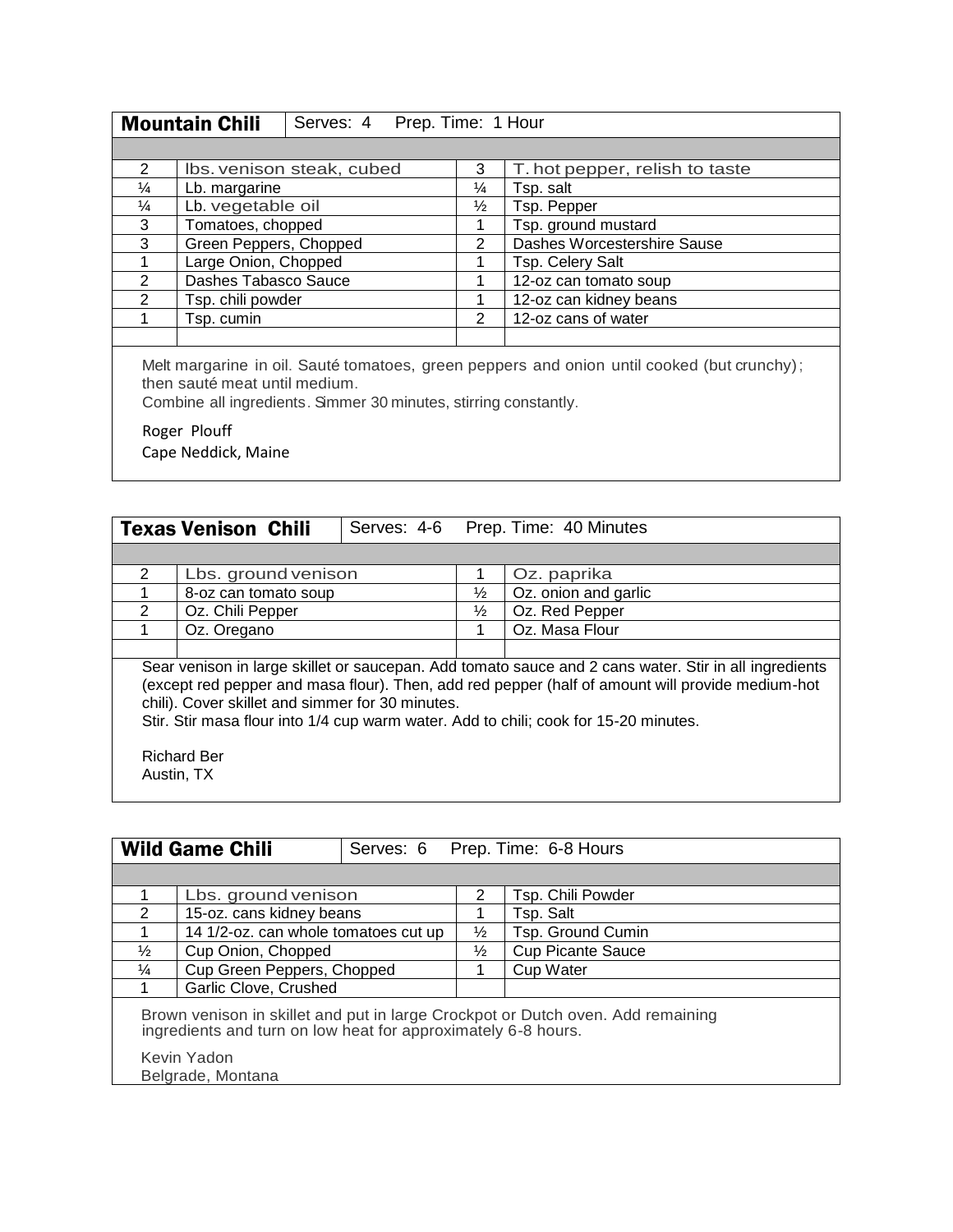|                                                                                                                              | <b>Venison Chili</b>                          |  |   | Serves: 6 Prep. Time: 3 Hours |  |  |
|------------------------------------------------------------------------------------------------------------------------------|-----------------------------------------------|--|---|-------------------------------|--|--|
|                                                                                                                              |                                               |  |   |                               |  |  |
| 2                                                                                                                            | Lbs. ground venison                           |  |   | 28-oz can tomato sauce        |  |  |
|                                                                                                                              | <b>Butter</b>                                 |  | 2 | Tsp. Chili Powder             |  |  |
|                                                                                                                              | Tsp. Garlic, Minced                           |  |   | Pepper to Taste               |  |  |
|                                                                                                                              | 28-oz can tomatoes, cubed (use<br>juice, too) |  |   | Large jar picante sauce       |  |  |
|                                                                                                                              | 15-oz. can Chili Beans                        |  |   | Can mushroom bits and pieces  |  |  |
|                                                                                                                              |                                               |  |   |                               |  |  |
| Brown venison in butter. Add onion and garlic and cook for IO minutes. Add<br>remaining ingredients and simmer for 2-3 hours |                                               |  |   |                               |  |  |
|                                                                                                                              | Tim Bacon                                     |  |   |                               |  |  |
|                                                                                                                              | Port Dodge, Iowa                              |  |   |                               |  |  |

| Prep. Time: 1 Hour, 30 Minutes<br>Serves: 8-10<br><b>Deer Camp Bean Chili</b>                                                                                                                                                                                     |                          |  |   |                               |  |  |
|-------------------------------------------------------------------------------------------------------------------------------------------------------------------------------------------------------------------------------------------------------------------|--------------------------|--|---|-------------------------------|--|--|
|                                                                                                                                                                                                                                                                   |                          |  |   |                               |  |  |
| 2                                                                                                                                                                                                                                                                 | Ibs. ground venison      |  |   | Salt and Pepper to taste      |  |  |
|                                                                                                                                                                                                                                                                   | Cup Onion, Chopped       |  | 2 | Tsp. Chili Powder             |  |  |
|                                                                                                                                                                                                                                                                   | 16-oz can tomatoes       |  | 2 | 15-oz. cans tomato sauce      |  |  |
| $\mathcal{P}$                                                                                                                                                                                                                                                     | 15-oz. cans kidney beans |  |   | Cup Beef bouillon (if needed) |  |  |
|                                                                                                                                                                                                                                                                   | 16-oz. can Pork & Beans  |  |   |                               |  |  |
| Brown venison with onion and drain grease. Add remaining ingredients and<br>simmer on low heat for 1 hour. (Water or beef bouillon can be added if chili is too<br>thick) Stir occasionally.<br>Serve with crackers.<br><b>Marty Niles</b><br>Frederic, Wisconsin |                          |  |   |                               |  |  |

| <b>Chili</b>                                                                                                                                                                                                                                                                                              | Serves: 4 Prep. Time: 30 Minutes    |                         |   |                                          |  |
|-----------------------------------------------------------------------------------------------------------------------------------------------------------------------------------------------------------------------------------------------------------------------------------------------------------|-------------------------------------|-------------------------|---|------------------------------------------|--|
|                                                                                                                                                                                                                                                                                                           |                                     |                         |   |                                          |  |
|                                                                                                                                                                                                                                                                                                           |                                     | Pack ground venison, or | 3 | 16-oz. cans brown baked beans            |  |
|                                                                                                                                                                                                                                                                                                           |                                     | venison sausage         |   |                                          |  |
| 3                                                                                                                                                                                                                                                                                                         | Medium Onions, Chopped              |                         | 5 | Dashes of garlic powder                  |  |
|                                                                                                                                                                                                                                                                                                           | Pack Hotdogs, sliced into 1/2 inch  |                         | 9 | Dashes Red Pepper                        |  |
|                                                                                                                                                                                                                                                                                                           | pieces                              |                         |   |                                          |  |
| 4                                                                                                                                                                                                                                                                                                         | Tsp. Margarine, Butter or Olive Oil |                         |   | 16*oz. can "Sloppy Joe" Sauce (optional) |  |
| In electric frying pan, thoroughly brown venison, onions and sliced hotdogs in margarine at 300<br>degrees. Add beans and spices. (Add sloppy joe sauce at this time if desired.) Simmer at 200<br>degrees for a few minutes, or until beans are warm. (This dish is even better reheated.)<br>Jim Skalko |                                     |                         |   |                                          |  |
|                                                                                                                                                                                                                                                                                                           |                                     | Edinboro, Pennsylvania  |   |                                          |  |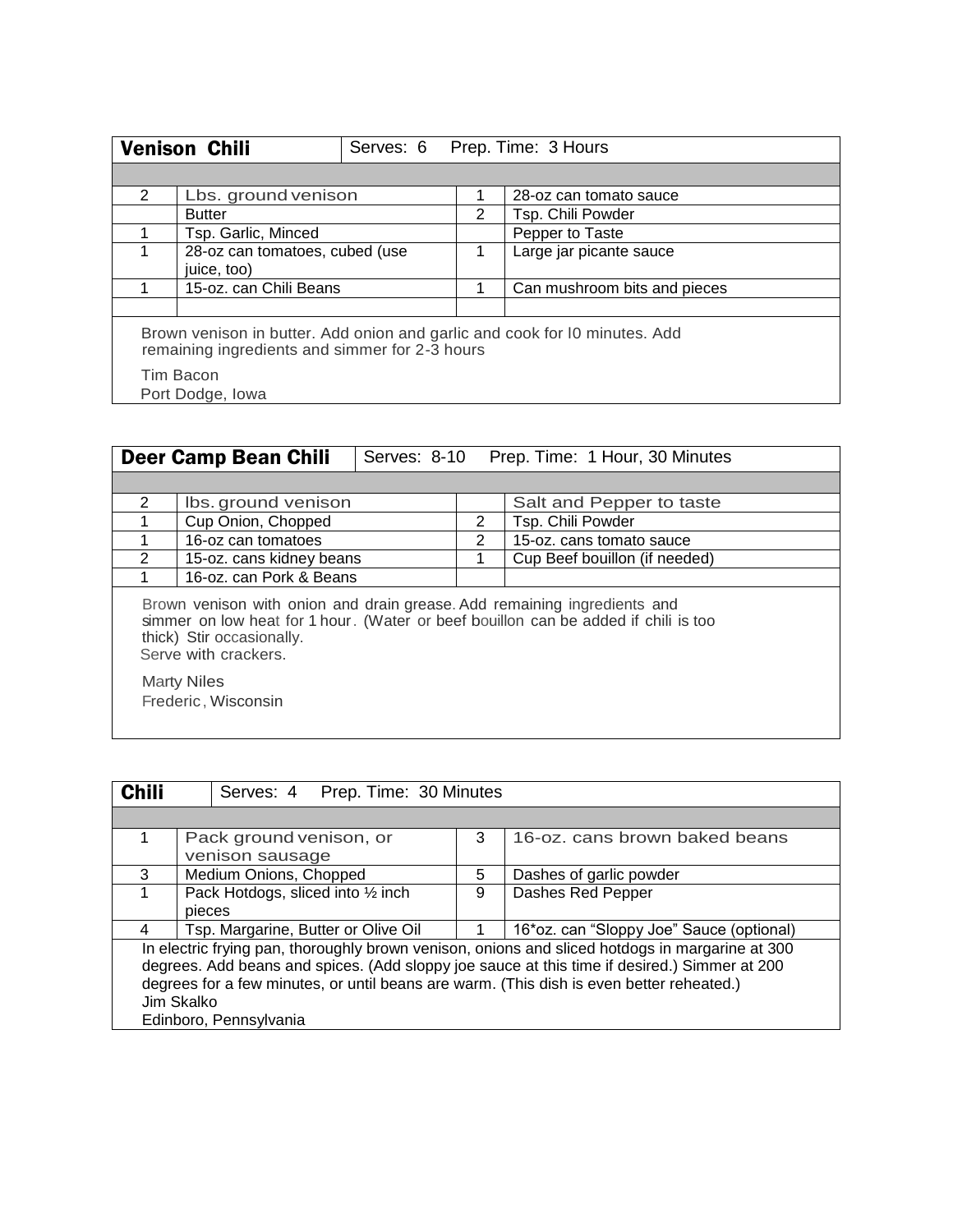| <b>Easy Venison Chili</b>                                                                                                                                                                                                                                                                                                                                                                                                                                                  |                                    | Serves: 4-6 | Prep. Time: 40 Minutes |                            |  |  |  |
|----------------------------------------------------------------------------------------------------------------------------------------------------------------------------------------------------------------------------------------------------------------------------------------------------------------------------------------------------------------------------------------------------------------------------------------------------------------------------|------------------------------------|-------------|------------------------|----------------------------|--|--|--|
|                                                                                                                                                                                                                                                                                                                                                                                                                                                                            |                                    |             |                        |                            |  |  |  |
|                                                                                                                                                                                                                                                                                                                                                                                                                                                                            | Lb. ground venison                 |             |                        | 8-oz. can tomato sauce     |  |  |  |
|                                                                                                                                                                                                                                                                                                                                                                                                                                                                            | Pack Chili Seasoning               |             | 6                      | <b>Swiss Cheese Slices</b> |  |  |  |
| $\frac{1}{2}$                                                                                                                                                                                                                                                                                                                                                                                                                                                              | <b>Cup Water</b>                   |             |                        | 16-oz. Can of Kidney Beans |  |  |  |
|                                                                                                                                                                                                                                                                                                                                                                                                                                                                            |                                    |             |                        |                            |  |  |  |
| Brown ground venison until crumbly. Remove from heat. Add seasoning mix, water, kidney<br>beans and tomato sauce. Mix thoroughly. Bring to a boil while stirring. Reduce heat and<br>simmer for 10-15 minutes (uncovered), stirring occasionally. Ladle chili into microwave<br>bowl. Put slice of Swiss cheese over top and sprinkle with bacon bits. Put in microwave on<br>high for 20 seconds or until cheese melts. (For a spicier taste, add dash of Tabasco sauce.) |                                    |             |                        |                            |  |  |  |
|                                                                                                                                                                                                                                                                                                                                                                                                                                                                            | Samuel Mears<br>Onancock, Virginia |             |                        |                            |  |  |  |

|                                                                                         | <b>Cubed Venison Chili</b><br>Serves: 8 Prep. Time: 1 Hour                                             |  |   |                   |  |  |
|-----------------------------------------------------------------------------------------|--------------------------------------------------------------------------------------------------------|--|---|-------------------|--|--|
|                                                                                         |                                                                                                        |  |   |                   |  |  |
| $\mathcal{P}$                                                                           | Ibs. venison, cut into 1/4-in.                                                                         |  | 2 | Tsp. Chili Powder |  |  |
|                                                                                         | cubes                                                                                                  |  |   |                   |  |  |
| 1/3                                                                                     | <b>Cup Dried Onions</b>                                                                                |  | 3 | Tsp. Flour        |  |  |
| 1/4                                                                                     | Tsp. Garlic, Minced                                                                                    |  |   | Tsp. Salt         |  |  |
| 2                                                                                       | Tsp. Ground Cumin                                                                                      |  |   | Pepper to Taste   |  |  |
| $2\frac{1}{2}$                                                                          | <b>Cups Tomato Juice</b>                                                                               |  |   |                   |  |  |
|                                                                                         | Sauté venison with onions and garlic in Dutch oven for about 15 minutes, stirring occasionally. Add    |  |   |                   |  |  |
|                                                                                         | cumin, chili powder, flour, salt and pepper; stir. Then, add tomato juice. Cover and. cook for another |  |   |                   |  |  |
| 15 minutes. Uncover and cook for 15 minutes more. Serve hot over preheated chili beans. |                                                                                                        |  |   |                   |  |  |
| <b>Junior Parson</b>                                                                    |                                                                                                        |  |   |                   |  |  |
|                                                                                         | Salem, Oregon                                                                                          |  |   |                   |  |  |
|                                                                                         |                                                                                                        |  |   |                   |  |  |

| <b>Adirondack Meatloaf</b>                                                                                                                                                                                                                                                                                                                                  |                           |  |               | Serves: 4-6 Prep. Time: 1 Hour, 20 minutes |  |
|-------------------------------------------------------------------------------------------------------------------------------------------------------------------------------------------------------------------------------------------------------------------------------------------------------------------------------------------------------------|---------------------------|--|---------------|--------------------------------------------|--|
|                                                                                                                                                                                                                                                                                                                                                             |                           |  |               |                                            |  |
|                                                                                                                                                                                                                                                                                                                                                             | Ibs. ground venison       |  |               | <b>Bread Cumbs</b>                         |  |
| $\frac{1}{2}$                                                                                                                                                                                                                                                                                                                                               | Lb. Ground Beef           |  | 3             | Tsp. Oil                                   |  |
| $\frac{1}{2}$                                                                                                                                                                                                                                                                                                                                               | Lb. Ground Veal           |  |               | Celery and Carrots, Sliced                 |  |
|                                                                                                                                                                                                                                                                                                                                                             | Egg                       |  |               | Medium can Tomato Sauce                    |  |
|                                                                                                                                                                                                                                                                                                                                                             | Tsp. Parsley              |  |               |                                            |  |
|                                                                                                                                                                                                                                                                                                                                                             | Tsp. Salt                 |  | $\frac{1}{4}$ | Tsp. Pepper                                |  |
|                                                                                                                                                                                                                                                                                                                                                             |                           |  |               |                                            |  |
| Combine venison, beef, veal, egg, parsley, salt and pepper and mix well. Add bread crumb until<br>mixture holds loaf form. Heat oil in Dutch oven. Brown meat on all sides. Place celery and carrots<br>around meat. Add tomato sauce. Cover and simmer for approximately 1 hour until vegetables are<br>done. Serve with mashed potatoes.<br>John Gobiasky |                           |  |               |                                            |  |
|                                                                                                                                                                                                                                                                                                                                                             | Lake Huntington, New York |  |               |                                            |  |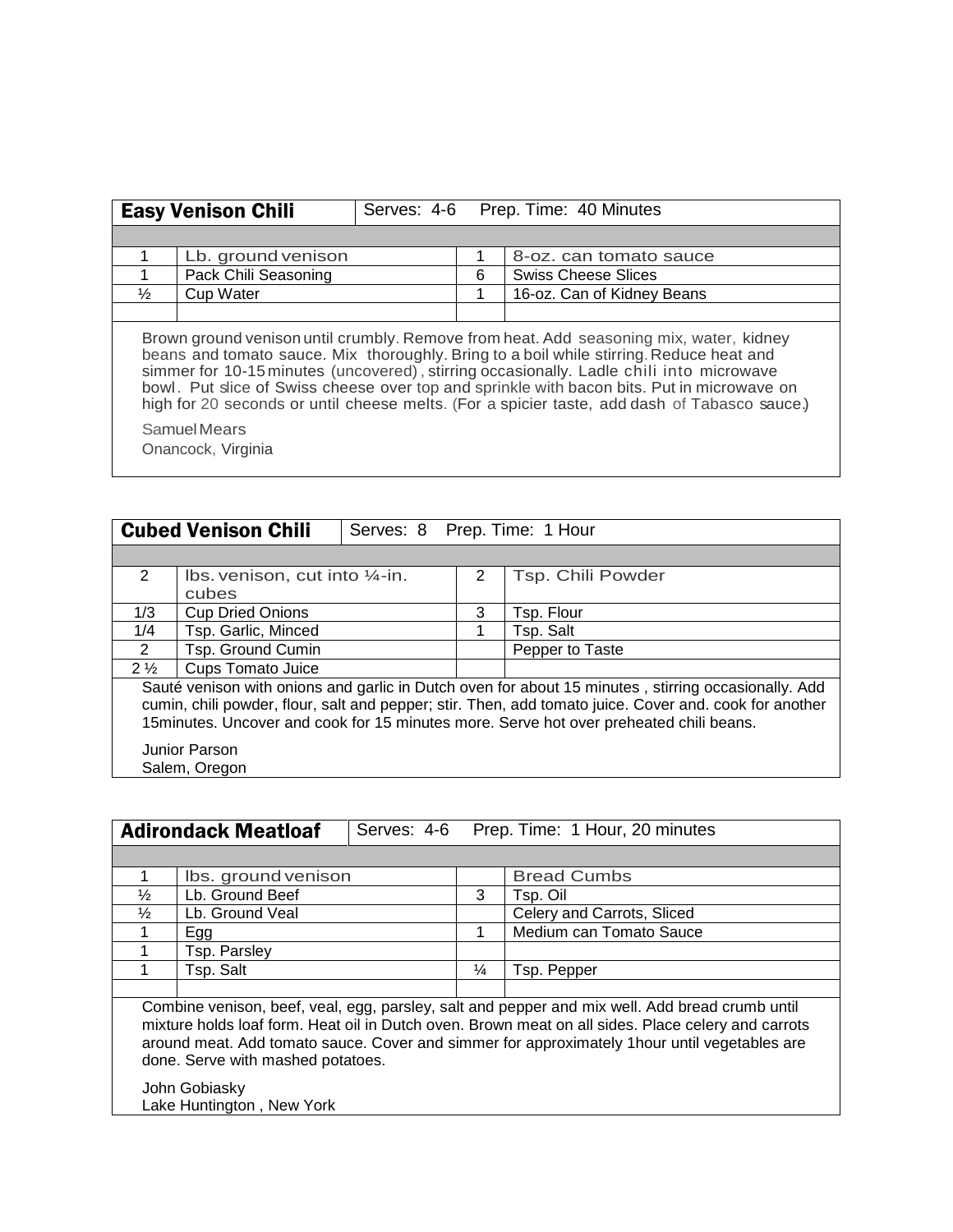| <b>Whitetail Meatloaf</b><br>Serves: several                                                                                                                                                                                |                                        |  | Prep. Time: 2 hours, 30 minutes |                           |  |  |  |
|-----------------------------------------------------------------------------------------------------------------------------------------------------------------------------------------------------------------------------|----------------------------------------|--|---------------------------------|---------------------------|--|--|--|
|                                                                                                                                                                                                                             |                                        |  |                                 |                           |  |  |  |
| $1\frac{1}{2}$                                                                                                                                                                                                              | Ibs. ground venison                    |  |                                 | <b>Cup Water</b>          |  |  |  |
| 2                                                                                                                                                                                                                           | Tsp. Salt                              |  |                                 | Cup Catsup                |  |  |  |
|                                                                                                                                                                                                                             | Tsp. Pepper                            |  | $\frac{1}{2}$                   | Cup Onion, Chopped        |  |  |  |
|                                                                                                                                                                                                                             | Tsp. Celery Seed                       |  | $\frac{1}{2}$                   | Cup Green Pepper, Chopped |  |  |  |
| $1\frac{1}{2}$                                                                                                                                                                                                              | <b>Cups Herb Seasoned Dressing Mix</b> |  |                                 |                           |  |  |  |
| Mix all ingredients together thoroughly. Shape into loaf. Bake (uncovered) at 325 degrees for 1hour.<br>Cover and continue baking another hour. If desired, meatloaf may be topped with extra catsup or<br>canned tomatoes. |                                        |  |                                 |                           |  |  |  |
|                                                                                                                                                                                                                             | <b>Robert Shenk</b>                    |  |                                 |                           |  |  |  |
|                                                                                                                                                                                                                             | Columbia, Pennsylvania                 |  |                                 |                           |  |  |  |

|                                                                                                                                                                                                                                                                                                      | <b>Barbecued Venison Meatloaf</b>          |                | Serves: 4-6 Prep. Time: 1 hour, 45 minutes |  |  |  |
|------------------------------------------------------------------------------------------------------------------------------------------------------------------------------------------------------------------------------------------------------------------------------------------------------|--------------------------------------------|----------------|--------------------------------------------|--|--|--|
|                                                                                                                                                                                                                                                                                                      |                                            |                |                                            |  |  |  |
| 2                                                                                                                                                                                                                                                                                                    | Ibs. ground venison                        |                | <b>Cup Bread Crumbs</b>                    |  |  |  |
|                                                                                                                                                                                                                                                                                                      | Onion Chopped                              |                | Egg Beaten                                 |  |  |  |
| $1\frac{1}{2}$                                                                                                                                                                                                                                                                                       | Tsp. Salt                                  | ¼              | Tsp. Pepper                                |  |  |  |
| $\frac{1}{2}$                                                                                                                                                                                                                                                                                        | 8-oz. Can Tomato Sauce                     |                |                                            |  |  |  |
|                                                                                                                                                                                                                                                                                                      |                                            |                |                                            |  |  |  |
| Sauce                                                                                                                                                                                                                                                                                                |                                            |                |                                            |  |  |  |
| $\frac{1}{2}$                                                                                                                                                                                                                                                                                        | Cup Water                                  | 3              | Tsp. Vinegar                               |  |  |  |
| 5                                                                                                                                                                                                                                                                                                    | Tsp. Brown Sugar                           | $\overline{2}$ | Tsp. Mustard                               |  |  |  |
| 2                                                                                                                                                                                                                                                                                                    | Tsp. Worcestershire Sauce                  | $1\frac{1}{2}$ | 8*oz. cans tomato sauce                    |  |  |  |
|                                                                                                                                                                                                                                                                                                      | 16-oz. can tomato paste                    |                |                                            |  |  |  |
| Combine ingredients (except sauce) and form into loaf. Put in covered pan. Spread 1/2 can tomato<br>paste over top of meatloaf. Combine ingredients for sauce, including remaining can of tomato paste.<br>Pour sauce over meatloaf. Bake at 350 degrees for 1 hour, 15 minutes. Baste occasionally. |                                            |                |                                            |  |  |  |
|                                                                                                                                                                                                                                                                                                      |                                            |                |                                            |  |  |  |
|                                                                                                                                                                                                                                                                                                      | <b>Stanley Lewis</b><br>Bealeton, Virginia |                |                                            |  |  |  |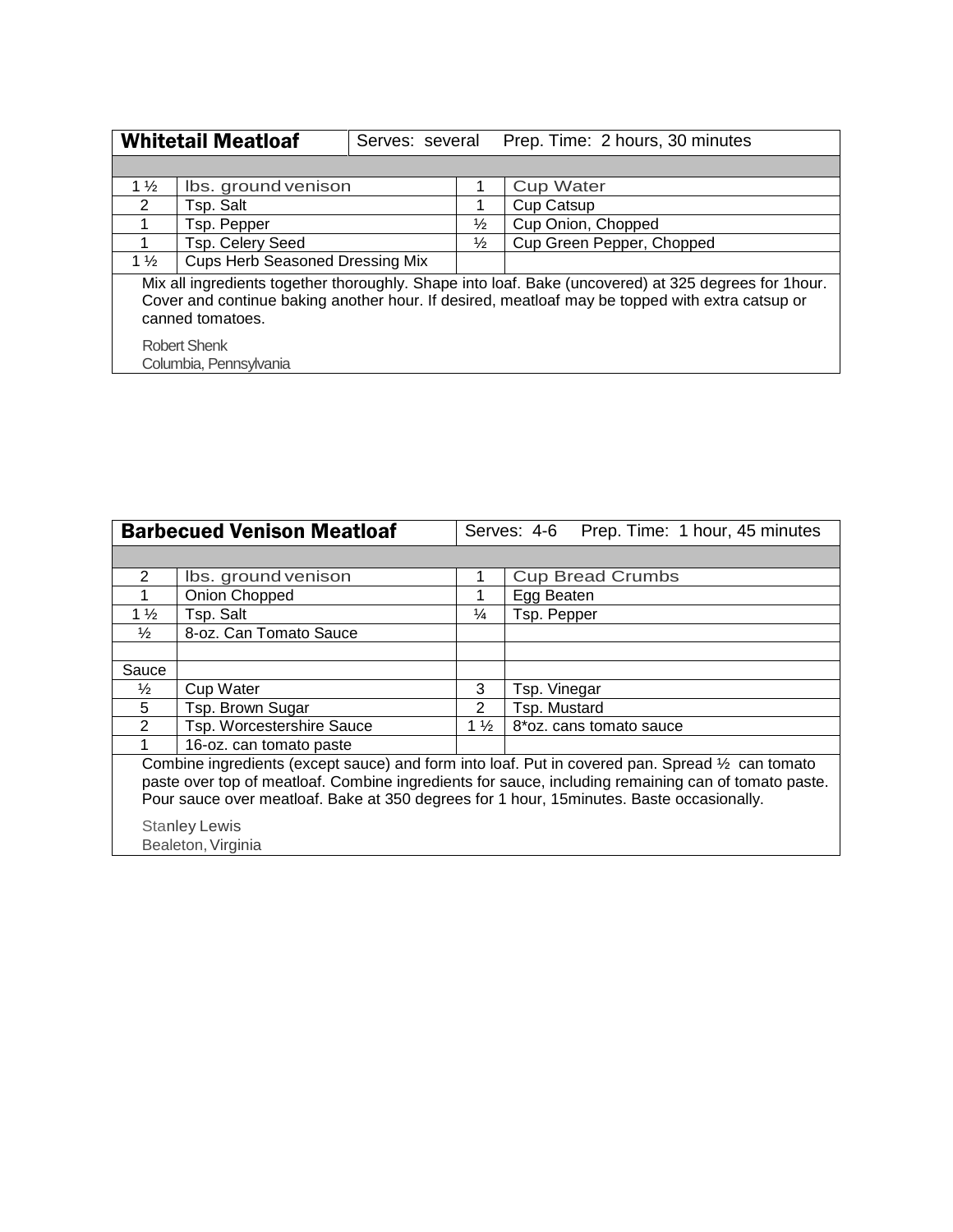|                                                                                                                                                                                                                                                        | <b>Mouth Watering Burgers</b>       |   | Serves: 2 Prep. Time: 20 - 30 minutes |  |  |  |
|--------------------------------------------------------------------------------------------------------------------------------------------------------------------------------------------------------------------------------------------------------|-------------------------------------|---|---------------------------------------|--|--|--|
|                                                                                                                                                                                                                                                        |                                     |   |                                       |  |  |  |
| 2                                                                                                                                                                                                                                                      | Ground venison patties              | 5 | Dashes of Red Pepper                  |  |  |  |
| 2                                                                                                                                                                                                                                                      | Tsp. Olive Oil, Margarine or Butter | 5 | Dashes of Black Pepper                |  |  |  |
|                                                                                                                                                                                                                                                        | Soy Sauce                           | 2 | <b>Cheese Slices</b>                  |  |  |  |
| 5                                                                                                                                                                                                                                                      | Dashes of Onion Powder              |   | <b>Tomato Slices</b>                  |  |  |  |
| 3                                                                                                                                                                                                                                                      | Dashes of Garlic Powder             |   | <b>Rye Bread Slices</b>               |  |  |  |
|                                                                                                                                                                                                                                                        | Barbecue Sauce                      |   |                                       |  |  |  |
| Fry venison in olive oil on one side until deep brown. Turn and do the same to other side. Top with<br>soy sauce and spices and simmer 1 -2 minutes. Serve with cheese and tomato slice on rye bread.<br>Add soy sauce and/or barbecue sauce to taste. |                                     |   |                                       |  |  |  |
| Jim Skalko<br>Edinboro, Pennsylvania                                                                                                                                                                                                                   |                                     |   |                                       |  |  |  |

| <b>Venison Bundles</b>                                                                                                                                                                                                                                                                                                                                                  |                                           | Serves: 2-3 Prep. Time: 2 Hrs. - 15 minutes |   |                           |  |  |  |  |  |
|-------------------------------------------------------------------------------------------------------------------------------------------------------------------------------------------------------------------------------------------------------------------------------------------------------------------------------------------------------------------------|-------------------------------------------|---------------------------------------------|---|---------------------------|--|--|--|--|--|
|                                                                                                                                                                                                                                                                                                                                                                         |                                           |                                             |   |                           |  |  |  |  |  |
|                                                                                                                                                                                                                                                                                                                                                                         | Ground venison                            |                                             |   | <b>Cup Milk</b>           |  |  |  |  |  |
| 1/3                                                                                                                                                                                                                                                                                                                                                                     | Cup Milk                                  |                                             | 2 | Tsp. Catsup               |  |  |  |  |  |
|                                                                                                                                                                                                                                                                                                                                                                         | <b>Chicken Stuffing</b>                   |                                             |   | Tsp. Worcestershire Sauce |  |  |  |  |  |
|                                                                                                                                                                                                                                                                                                                                                                         | Can Cream Soup (any kind)                 |                                             |   |                           |  |  |  |  |  |
| Mix venison and 1/3 cup milk together. Shape into flat pancakes. Form stuffing into balls and place<br>in center of venison pancakes. Fold venison around stuffing (so it resembles a softball). Place balls<br>in casserole dish or large pan. Mix soup, milk, catsup and Worcestershire sauce together. Pour this<br>mixture over balls. Bake 2 hours at 350 degrees. |                                           |                                             |   |                           |  |  |  |  |  |
|                                                                                                                                                                                                                                                                                                                                                                         | John Keister<br>Mifflinburg. Pennsylvania |                                             |   |                           |  |  |  |  |  |